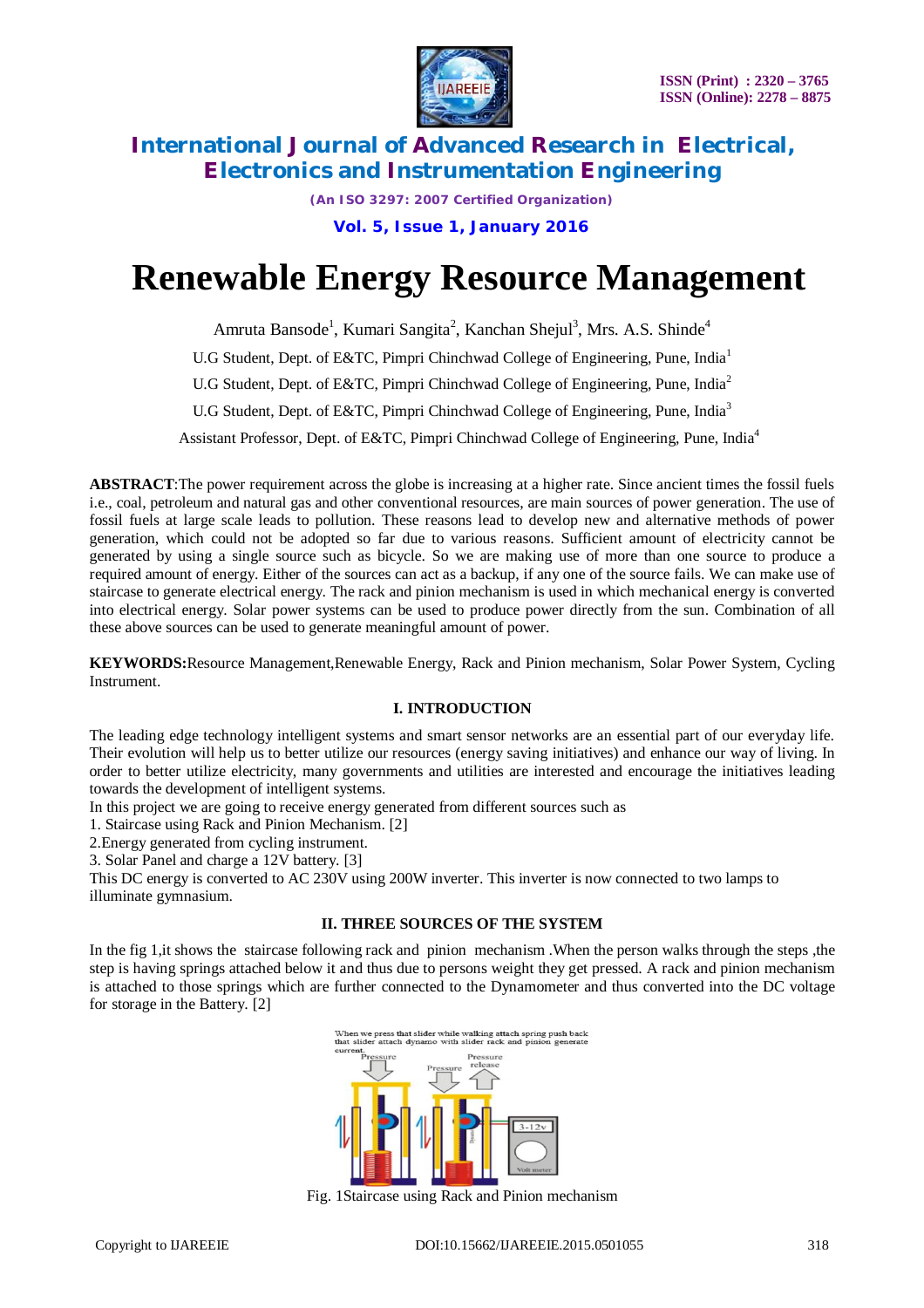

*(An ISO 3297: 2007 Certified Organization)*

## **Vol. 5, Issue 1, January 2016**

In the fig 2,it shows the cycling instrument ,when a person cycles in the gymnasium, the dynamo-meter is connected to the cycling equipment which calculates the power produced by the rotating wheel and converts into the DC signal (14V, 1A).This can be stored into the Battery using charge control.



Fig. 2 Cycling instrument

In the fig 3,the Solar panels are the medium to convert solar energy into the electrical energy. Solar panels can convert the energy directly or heat the water with the induced energy. PV (Photo-voltaic) cells are made up from semiconductor structures as in the computer technologies. Sun ray are absorbed with this material and electrons are emitted from the atoms .This release activates a current. [3]



Fig. 3 Solar panel

#### **III. BLOCK DIAGRAM AND EXPLANATION**

In the fig 4,it shows the block diagram of the proposed system .The three sources are connected to three batteries one for each, which are given to a switch .The switching, is done as per the highest charged battery among all three batteries.



Fig. 4 Block diagram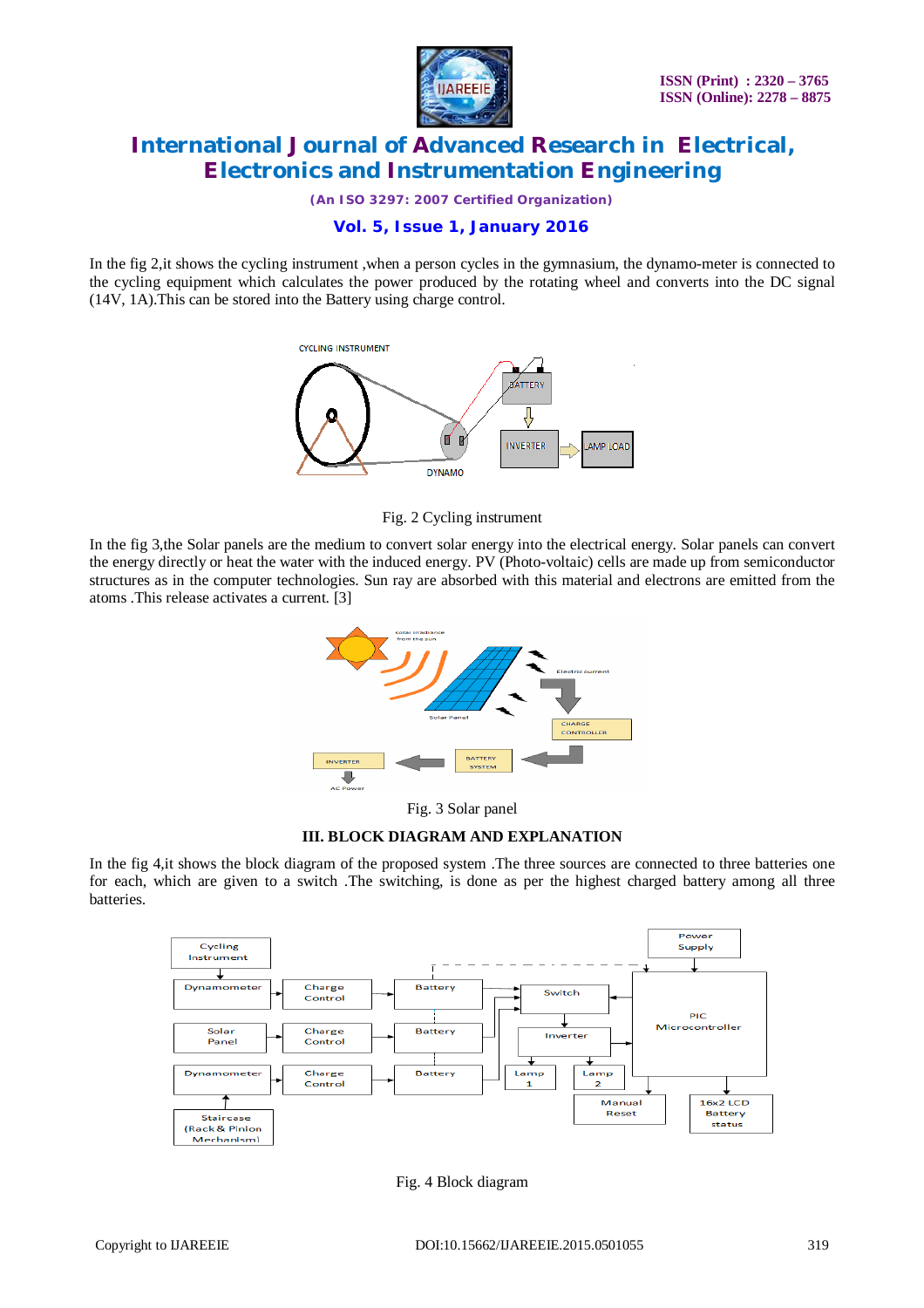

*(An ISO 3297: 2007 Certified Organization)*

## **Vol. 5, Issue 1, January 2016**

**DYNAMOMETER:**It is an apparatus for measuring the mechanical power generated, or absorbed by a rotating machine. It acts as a transducer which converts one form of energy to another such as rotational to electrical or linear to electrical.

**CHARGE CONTROL:** It simply consists of a rectifier to convert sine wave into pulsating dc. In case of rack and pinion mechanism, the negative energy produced due to reverse movement of dynamometer is converted into positive energy by this block.

**BATTERY:** We use three batteries of 12 V each to store the charges generated by the three sources. If one source goes down, we can make use of other two batteries .

**POWER SUPPLY:** The main aim of this power supply is to convert the 230V AC into 5V DC in order to give supply for the microcontroller. In this process we are using a step down transformer, a bridge rectifier  $\&$  a filter capacitor. Step down transformer reduces the 230V to smaller volt value at its secondary terminals. This reduced voltage is applied to bridge rectifier to convert the 230V AC signal to DC.Further it is given to filter and then to regulator. At the output of regulator we get a 5V pure DC.

**MICROCONTROLLER:**This PIC Micro controller shows the energy stored in the Battery on a 16x2 LCD Display. The micro controller Output is given through the Inverter to the Lamps. Pic controller is used to switch between the batteries.

**SWITCH:** Relay is used as a switch in this project to switch between the different batteries depending upon the amount of charge stored in them.

**INVERTER:**The inverter is used here to convert the dc voltage into ac voltage. At the output there is step up transformer in the inverter design which gives 230 v ac.

**LAMP LOAD:** The output of the inverter is connected to the appliances such as Lamp.

**LCD DISPLAY:** In this project we used 16x2 Alpha numeric LCD display to display the health of the battery and also used it into 4 bit mode.

#### **IV. INVERTER DESIGN**

In the fig 5,it shows the circuit diagram of simple 100 Watt inverter, which uses two MOSFET switch and IC CD4047.



Fig. 5 Circuit diagram of Inverter